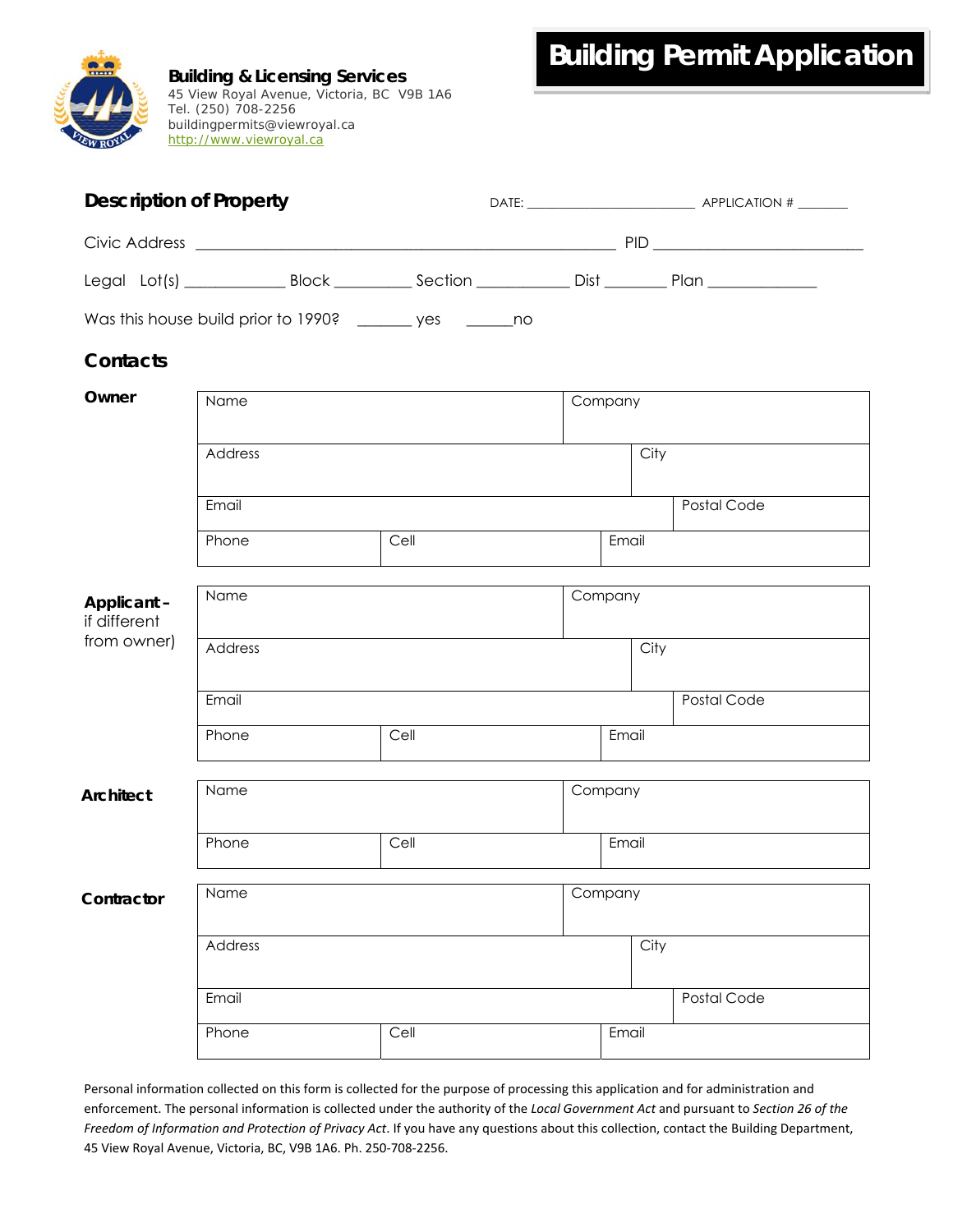# **Building Permit Application**

| Building Permit is requested to: (please check one)                                                                                                                        |                                                  |  |                                                                |  |                   |  |  |  |
|----------------------------------------------------------------------------------------------------------------------------------------------------------------------------|--------------------------------------------------|--|----------------------------------------------------------------|--|-------------------|--|--|--|
| n Erect new structure                                                                                                                                                      |                                                  |  | a Add to existing structure and Alter existing structure       |  |                   |  |  |  |
|                                                                                                                                                                            |                                                  |  | Demolish existing structure and a Renewal of existing Permit   |  |                   |  |  |  |
| Describe current use of building(s): (please check one)                                                                                                                    |                                                  |  |                                                                |  |                   |  |  |  |
|                                                                                                                                                                            |                                                  |  | a Single family dwelling a state of two family dwelling        |  | □ Bed & Breakfast |  |  |  |
|                                                                                                                                                                            |                                                  |  | a Single family dwelling w/ suite a a Multiple family dwelling |  | n Commercial      |  |  |  |
| Industrial<br>$\Box$                                                                                                                                                       |                                                  |  | $\Box$ Institutional day use                                   |  | <b>D</b> Parks    |  |  |  |
|                                                                                                                                                                            | □ Public/Institutional and DanaCcessory Building |  |                                                                |  | n Other           |  |  |  |
|                                                                                                                                                                            |                                                  |  |                                                                |  |                   |  |  |  |
|                                                                                                                                                                            |                                                  |  |                                                                |  |                   |  |  |  |
| Number of dwelling units? _________________ Is this application to add a Secondary Suite? □ Yes □ No                                                                       |                                                  |  |                                                                |  |                   |  |  |  |
| Existing floor area? _______ m <sup>2</sup> _________ f <sup>†2</sup> Proposed Additional Floor Area ______ m <sup>2</sup> __________ f <sup>†2</sup>                      |                                                  |  |                                                                |  |                   |  |  |  |
|                                                                                                                                                                            |                                                  |  |                                                                |  |                   |  |  |  |
| Will the proposed work require tree removal? $\Box$ Yes $\Box$ No<br>*if yes, the applicant must contact the Parks Department to see if a Tree Cutting Permit is required. |                                                  |  |                                                                |  |                   |  |  |  |

# **Pursuant to Bylaw No. 742,** *"Building Bylaw"***, the following information must be provided on, or with the Building Permit Application form.**

#### (1) The application shall:

- a) be made in the form prescribed by the Town of View Royal;
- b) be signed by the owner;
- c) state the intended use or uses of the building;
- d) **2** paper copies of plans and 1 paper copy of all other documents;
- e) 1 digital copy of all documents.

# **PLANS MUST CONFORM TO Division C Part 2 Section 2.2.2 OF THE B.C. BUILDING CODE.**

- (I) the dimensions of the land on which the building is, or is to be, situated;
- (ii) the dimensions of the building, the position, height and horizontal dimensions;
- (iii) dimensions of all buildings on the land referred to in Clause (i);
- (iv) the proposed use of each room or floor area; and dimensions of each room;

(v) a survey of the building site by a registered provincial surveyor, indicating metric geodetic elevations of property at building perimeter, taken prior to any construction;

(vi) the technical information specified in other parts of Bylaw No. 742 required to be included on the drawings relating to those parts;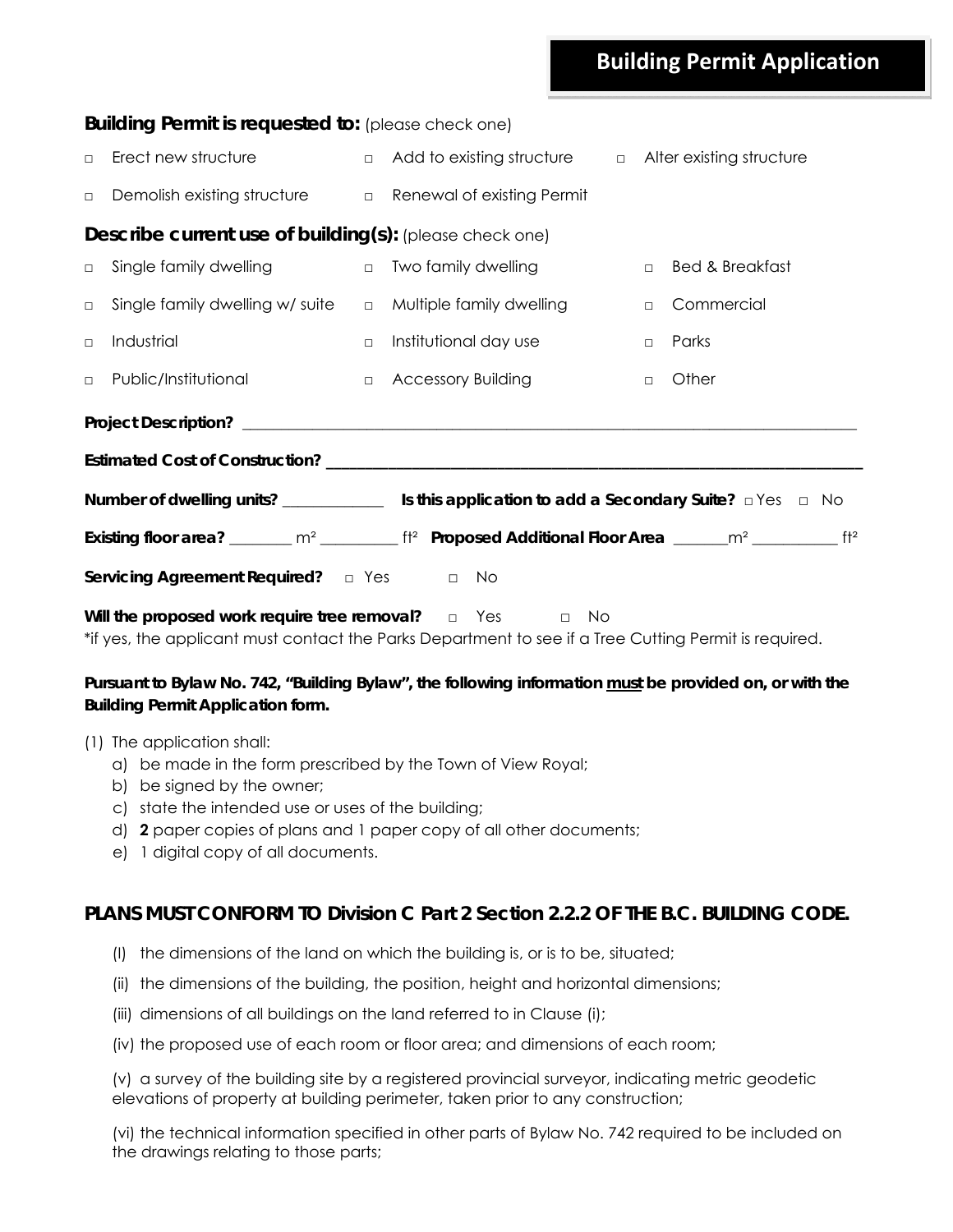(vii) such other information as is necessary to illustrate all essential features of the design of the building ie. section views which show natural grade with dimensions and geodetic elevations;

- (viii) diagram of building, sewer and storm drain.
- (2) Notwithstanding any other provisions of Bylaw No. 742, whenever in the opinion of the Town of View Royal, the proposed work required specialized technical knowledge, it may be required as a condition of the issuance of any permit that all drawings, specifications and plot plans, or any part thereof, be prepared and signed by and the construction carried out under the supervision of an architect of professional engineer.

# *\*Please note - before an application can be accepted the following documents must be present at the time of application.*

## *DOCUMENTS REQUIRED FOR EVERY APPLICATION:*

- □ A completed application form
- $\Box$  A letter of Authorization is required if the applicant is not the property owner.
- □ 2 Sets of paper plans (in Metric) meeting the requirements of the current BC Building Code and 1 paper copy of all other documents and 1 digital copy of all plans and documents. **\*Please note:** all building elevations and site drawings must be on View Royal's geodetic elevation.
- $\Box$  Copy of current Certificate of Title (no older than 30 days) and copies of any title restrictions e.g. restrictive covenants, easements, rights of way
- $\Box$  Secondary Suite application (if a suite is being installed)
- Applicants Acknowledgement Schedule C Signed.
- □ Application Fee In the form of Cash, Cheque or Debit.

#### **ADDITIONAL REQUIREMENTS FOR ADDITIONS & NEW CONSTRUCTION**

- □ Foundation design prepared by a registered professional, accompanied by Letters of Assurance in the form of a **Schedules B,** Signed by the registered professional. Must be accompanied with a proof of insurance letter.
- $\Box$  BC Land Surveyors Certificate (BCLS) confirming current parcel size, the existing and finished ground levels to an established datum at the corners of the building or structure, location of existing buildings if applicable and any existing easements or rights-of-way
- □ Schedules Documentation from the Homeowner Protection Office (required for new dwelling **construction only)**
- □ Copy of **signed** Servicing agreement (generally all complex, multifamily, post subdivided and development permit properties)
- $\Box$  Proof of underground servicing for all utilities) Hydro, Telephone, Cable etc)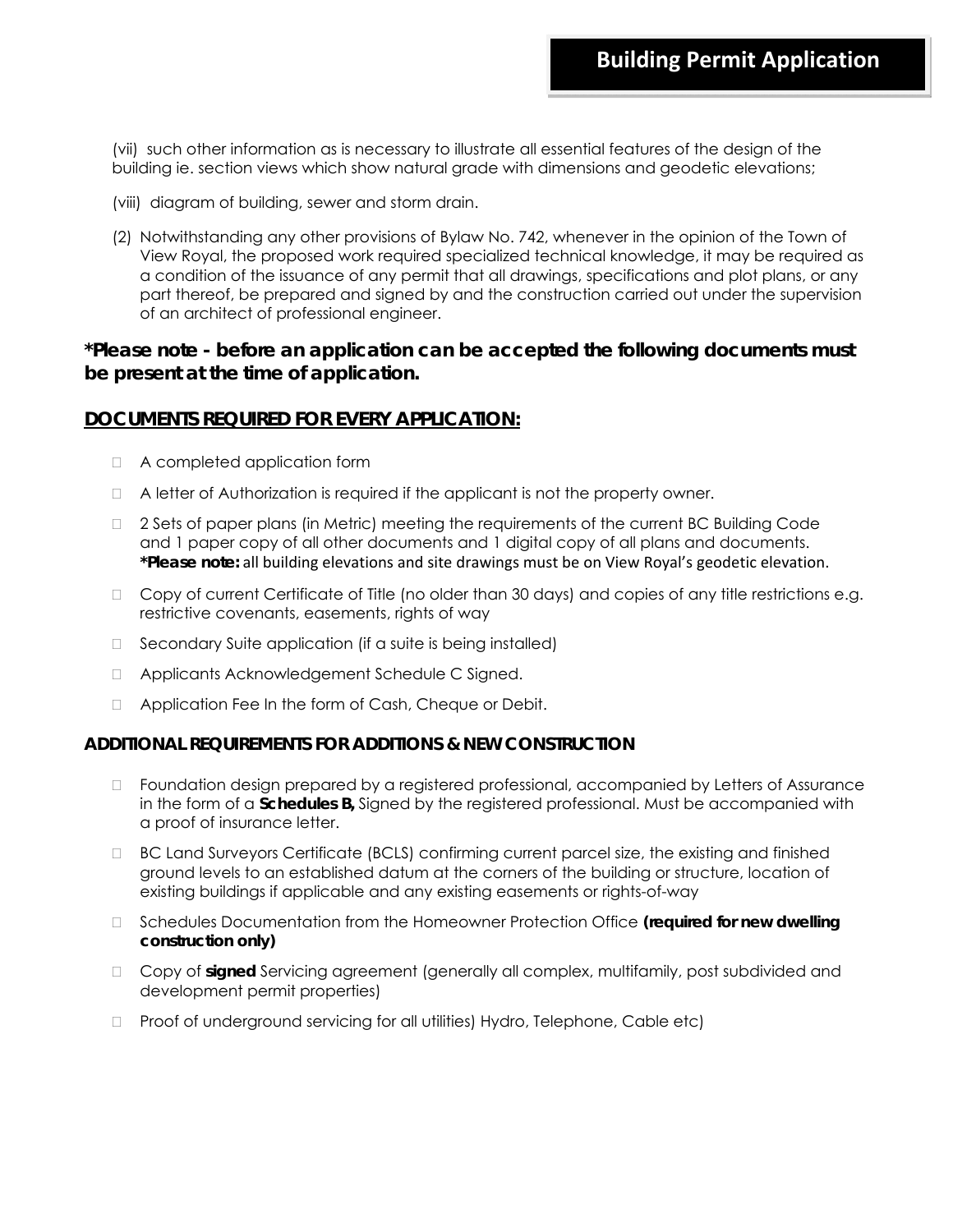### **BYLAW NO. 742** SCHEDULE C

# **APPLICANT(S) ACKNOWLEDGEMENT:**

- (1) I acknowledge that if I am granted a building permit pursuant to this application that I am responsible for the compliance with the current edition of the British Columbia Building Code, this bylaw and any other applicable enactment, Code, regulation or standard relating to the work in respect of which the permit is issued whether or not the said work is undertaken by me or by those whom I may retain or employ to provide design and/or construction services;
- (2) I acknowledge that neither the issuance of a permit under this bylaw the acceptance nor review of plans, specification drawing or supporting documents, nor inspections made by or on the behalf of the municipality constitute a representation, warranty, assurance or statement that the current edition of the British Columbia Building Code, the Building Bylaw of the Town of View Royal or any other applicable enactment, code, regulation or standard has been complied with;
- (3) Where the Municipality requires that Letters of Assurance be provided by a Registered Professional pursuant to the British Columbia Building Code, the Town of View Royal Building Bylaw and the *Community Charter*, I confirm that I have been advised in writing by the Municipality that it relied exclusively on the letters of assurance of Professional Design and Commitment for Field Review prepared by \_\_\_\_\_\_\_\_\_\_\_\_\_\_\_\_\_\_\_\_\_ (insert name) in reviewing the plans, drawings, specification and supporting documents submitted with this application for a building permit, further I confirm that I have relied only on the said Registered Professional for the adequacy of plans, drawing specification and supporting documents submitted with this application.
- (4) I understand that I should seek independent legal advice in respect of the responsibilities I am assuming upon the granting of a building permit by the Municipality pursuant to this application and in respect of the execution of this acknowledgement.
- (5) I confirm that the information submitted with this application is accurate and may be relied upon by the municipality and that I am the registered owner(s) of the property referred to in this application.
- (6) I acknowledge that as per Building Bylaw 742, 2009 the following conditions apply to all building permits;

16.4 Every permit is issued upon the condition that the permit shall expire and the rights of the owner under the permit shall terminate if: 16.4.1 the work authorized by the permit is not commenced within 6 months from the date of issuance of the permit; or 16.4.2 If the work authorized has not received a final inspection within one year of the date of the issuance of the permit, and;

The security deposit shall be forfeited to the municipality if a final inspection is not called for and approved within two years of the issuance of the building permit.

## **ACKNOWLEDGE THAT I HAVE READ AND UNDERSTOOD THE APPLICATION FORM.**

Signature: Owner \_\_\_\_\_\_\_\_\_\_\_\_\_\_\_\_\_\_\_\_\_\_\_\_\_\_\_\_\_\_\_\_\_\_\_\_\_\_\_ Date: \_\_\_\_\_\_\_\_\_\_\_\_\_\_\_\_\_\_\_\_\_\_\_\_\_\_\_\_\_\_\_\_